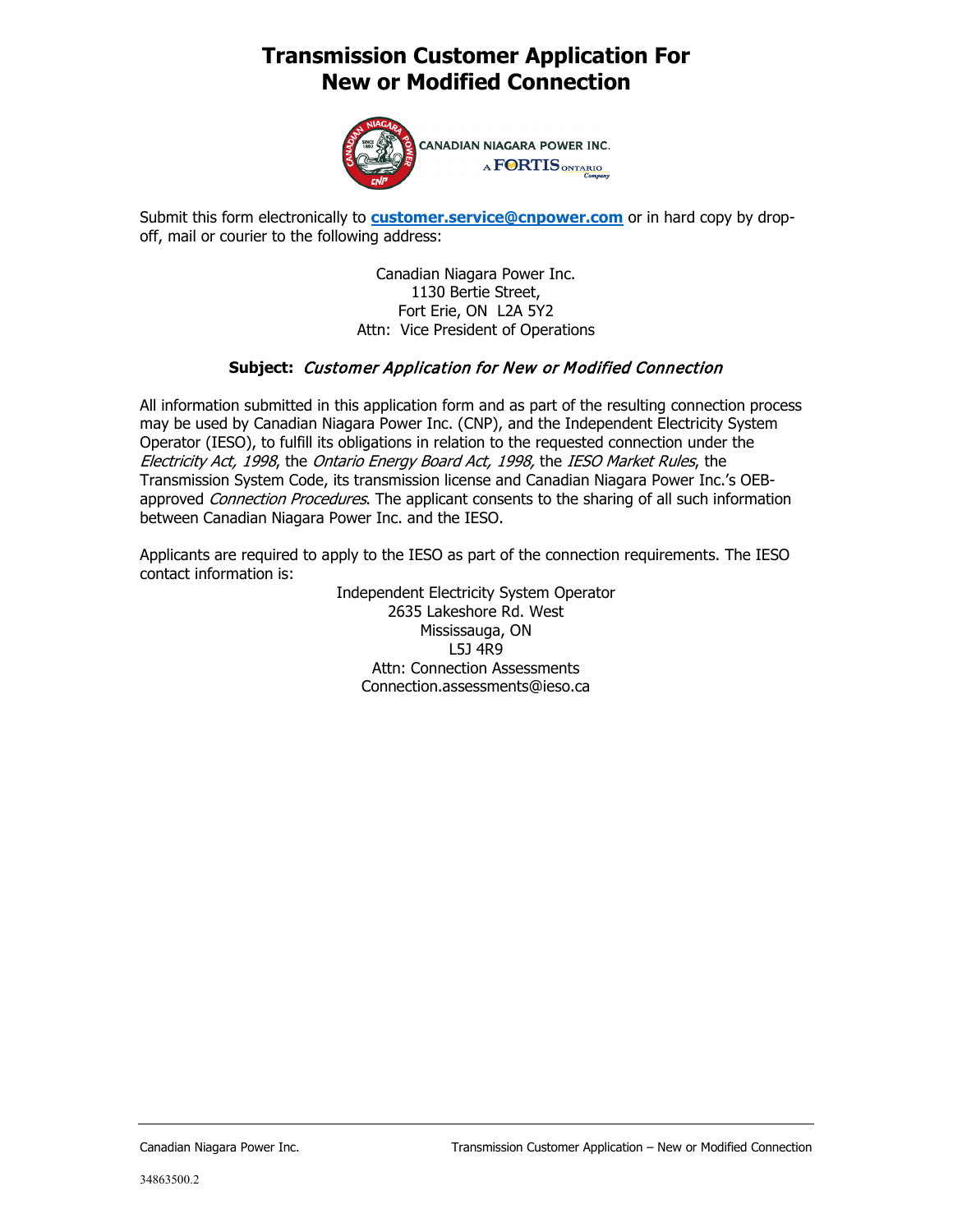| New Connection: $\Box$<br>Modification to an Existing Connection Facility: $\Box$                                                                    |
|------------------------------------------------------------------------------------------------------------------------------------------------------|
|                                                                                                                                                      |
| <b>Part 1 - General Information</b><br><u> 1989 - Johann Stoff, amerikansk politiker (d. 1989)</u>                                                   |
| Organization Name:                                                                                                                                   |
| Organization Short Name: (Maximum 12 keystrokes)                                                                                                     |
| Mailing Address:<br>and the control of the control of the control of the control of the control of the control of the control of the                 |
| City/Town: Province/State:<br><u> 1989 - Johann Stoff, deutscher Stoffen und der Stoffen und der Stoffen und der Stoffen und der Stoffen und der</u> |
| Postal/Zip Code:<br>Country:<br><u> 1989 - Johann Barn, amerikansk politiker (d. 1989)</u>                                                           |
| Fax No.:                                                                                                                                             |
| Email Address:                                                                                                                                       |
| <b>Main Contact</b>                                                                                                                                  |
| Name:<br><u> 1989 - John Stone, Amerikaansk politiker (* 1989)</u>                                                                                   |
| Position/Title:                                                                                                                                      |
| Telephone No.:<br>Fax No.:<br><u> 1989 - Johann Barn, mars eta bat erroman e</u>                                                                     |
| <b>E-mail Address</b>                                                                                                                                |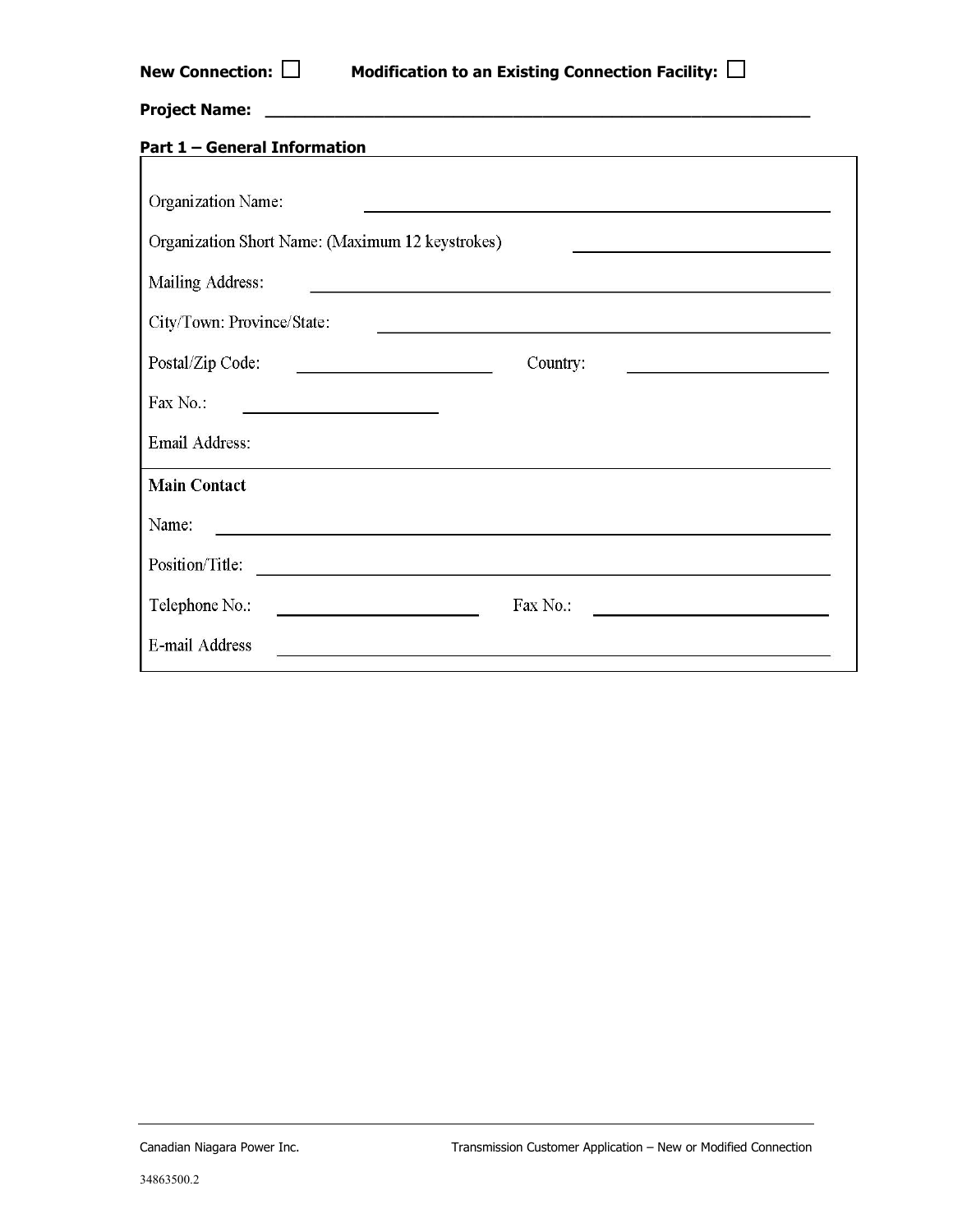# **Part 2 – Required Documentation Attached By Customer Applicant**

| <b>LOAD CUSTOMERS</b><br>Requested in-service date.<br>Indicate whether new connection or existing connection requiring modification.<br>Project description.<br>Connection location/address.<br>Forecasted new load that will be guaranteed by the Customer (initial, intermediate and<br>ultimate) including size and date. Identify seasonal/monthly variation in load (summer or<br>winter peak). Provide the five most recent years of historical load pertaining to existing<br>facilities as indentified by Canadian Niagara Power Inc., if connected less then five years the<br>most recent year or years.<br>Identify nature of business (specify industry) and any specific requirements.<br>Provide the technical information identified in Appendix A of this application entitled "New or<br>Modified Customer Facility Technical Information for Load Customers".<br>SCADA requirements for New or Modified Facility to be identified by Customer and Canadian<br>Niagara Power Inc. during project review meetings and incorporated into CCRA as required.<br>Identify the name, address and contact information of the New or Modified Facility Meter<br>Service Provider and Market Participant name.<br><b>GENERATORS</b><br>Requested in-service date.<br>Indicate whether new connection or existing connection requiring modification.<br>Project description.<br>Connection location/address, total generation including number of units, size of units and<br>power factor.<br>Forecasted new seasonal/monthly operating schedule including output by generating unit.<br>Identify nature of business (specify industry) and any specific reliability requirements.<br>Provide the technical information identified in Appendix B of this application entitled<br>"Transmission System Connection Application for Generator Customers".<br>SCADA requirements for New or Modified Facility to be identified by Customer and Canadian<br>Niagara Power Inc. during project review meetings and incorporated into CCRA as required.<br>Identify the name, address and contact information of the New or Modified Facility Meter<br>Service Provider and Market Participant name. |  |
|--------------------------------------------------------------------------------------------------------------------------------------------------------------------------------------------------------------------------------------------------------------------------------------------------------------------------------------------------------------------------------------------------------------------------------------------------------------------------------------------------------------------------------------------------------------------------------------------------------------------------------------------------------------------------------------------------------------------------------------------------------------------------------------------------------------------------------------------------------------------------------------------------------------------------------------------------------------------------------------------------------------------------------------------------------------------------------------------------------------------------------------------------------------------------------------------------------------------------------------------------------------------------------------------------------------------------------------------------------------------------------------------------------------------------------------------------------------------------------------------------------------------------------------------------------------------------------------------------------------------------------------------------------------------------------------------------------------------------------------------------------------------------------------------------------------------------------------------------------------------------------------------------------------------------------------------------------------------------------------------------------------------------------------------------------------------------------------------------------------------------------------------------------------------------------------------------------|--|
|                                                                                                                                                                                                                                                                                                                                                                                                                                                                                                                                                                                                                                                                                                                                                                                                                                                                                                                                                                                                                                                                                                                                                                                                                                                                                                                                                                                                                                                                                                                                                                                                                                                                                                                                                                                                                                                                                                                                                                                                                                                                                                                                                                                                        |  |
|                                                                                                                                                                                                                                                                                                                                                                                                                                                                                                                                                                                                                                                                                                                                                                                                                                                                                                                                                                                                                                                                                                                                                                                                                                                                                                                                                                                                                                                                                                                                                                                                                                                                                                                                                                                                                                                                                                                                                                                                                                                                                                                                                                                                        |  |
|                                                                                                                                                                                                                                                                                                                                                                                                                                                                                                                                                                                                                                                                                                                                                                                                                                                                                                                                                                                                                                                                                                                                                                                                                                                                                                                                                                                                                                                                                                                                                                                                                                                                                                                                                                                                                                                                                                                                                                                                                                                                                                                                                                                                        |  |
|                                                                                                                                                                                                                                                                                                                                                                                                                                                                                                                                                                                                                                                                                                                                                                                                                                                                                                                                                                                                                                                                                                                                                                                                                                                                                                                                                                                                                                                                                                                                                                                                                                                                                                                                                                                                                                                                                                                                                                                                                                                                                                                                                                                                        |  |
|                                                                                                                                                                                                                                                                                                                                                                                                                                                                                                                                                                                                                                                                                                                                                                                                                                                                                                                                                                                                                                                                                                                                                                                                                                                                                                                                                                                                                                                                                                                                                                                                                                                                                                                                                                                                                                                                                                                                                                                                                                                                                                                                                                                                        |  |
|                                                                                                                                                                                                                                                                                                                                                                                                                                                                                                                                                                                                                                                                                                                                                                                                                                                                                                                                                                                                                                                                                                                                                                                                                                                                                                                                                                                                                                                                                                                                                                                                                                                                                                                                                                                                                                                                                                                                                                                                                                                                                                                                                                                                        |  |
|                                                                                                                                                                                                                                                                                                                                                                                                                                                                                                                                                                                                                                                                                                                                                                                                                                                                                                                                                                                                                                                                                                                                                                                                                                                                                                                                                                                                                                                                                                                                                                                                                                                                                                                                                                                                                                                                                                                                                                                                                                                                                                                                                                                                        |  |
|                                                                                                                                                                                                                                                                                                                                                                                                                                                                                                                                                                                                                                                                                                                                                                                                                                                                                                                                                                                                                                                                                                                                                                                                                                                                                                                                                                                                                                                                                                                                                                                                                                                                                                                                                                                                                                                                                                                                                                                                                                                                                                                                                                                                        |  |
|                                                                                                                                                                                                                                                                                                                                                                                                                                                                                                                                                                                                                                                                                                                                                                                                                                                                                                                                                                                                                                                                                                                                                                                                                                                                                                                                                                                                                                                                                                                                                                                                                                                                                                                                                                                                                                                                                                                                                                                                                                                                                                                                                                                                        |  |
|                                                                                                                                                                                                                                                                                                                                                                                                                                                                                                                                                                                                                                                                                                                                                                                                                                                                                                                                                                                                                                                                                                                                                                                                                                                                                                                                                                                                                                                                                                                                                                                                                                                                                                                                                                                                                                                                                                                                                                                                                                                                                                                                                                                                        |  |
|                                                                                                                                                                                                                                                                                                                                                                                                                                                                                                                                                                                                                                                                                                                                                                                                                                                                                                                                                                                                                                                                                                                                                                                                                                                                                                                                                                                                                                                                                                                                                                                                                                                                                                                                                                                                                                                                                                                                                                                                                                                                                                                                                                                                        |  |
|                                                                                                                                                                                                                                                                                                                                                                                                                                                                                                                                                                                                                                                                                                                                                                                                                                                                                                                                                                                                                                                                                                                                                                                                                                                                                                                                                                                                                                                                                                                                                                                                                                                                                                                                                                                                                                                                                                                                                                                                                                                                                                                                                                                                        |  |
|                                                                                                                                                                                                                                                                                                                                                                                                                                                                                                                                                                                                                                                                                                                                                                                                                                                                                                                                                                                                                                                                                                                                                                                                                                                                                                                                                                                                                                                                                                                                                                                                                                                                                                                                                                                                                                                                                                                                                                                                                                                                                                                                                                                                        |  |
|                                                                                                                                                                                                                                                                                                                                                                                                                                                                                                                                                                                                                                                                                                                                                                                                                                                                                                                                                                                                                                                                                                                                                                                                                                                                                                                                                                                                                                                                                                                                                                                                                                                                                                                                                                                                                                                                                                                                                                                                                                                                                                                                                                                                        |  |
|                                                                                                                                                                                                                                                                                                                                                                                                                                                                                                                                                                                                                                                                                                                                                                                                                                                                                                                                                                                                                                                                                                                                                                                                                                                                                                                                                                                                                                                                                                                                                                                                                                                                                                                                                                                                                                                                                                                                                                                                                                                                                                                                                                                                        |  |
|                                                                                                                                                                                                                                                                                                                                                                                                                                                                                                                                                                                                                                                                                                                                                                                                                                                                                                                                                                                                                                                                                                                                                                                                                                                                                                                                                                                                                                                                                                                                                                                                                                                                                                                                                                                                                                                                                                                                                                                                                                                                                                                                                                                                        |  |
|                                                                                                                                                                                                                                                                                                                                                                                                                                                                                                                                                                                                                                                                                                                                                                                                                                                                                                                                                                                                                                                                                                                                                                                                                                                                                                                                                                                                                                                                                                                                                                                                                                                                                                                                                                                                                                                                                                                                                                                                                                                                                                                                                                                                        |  |
|                                                                                                                                                                                                                                                                                                                                                                                                                                                                                                                                                                                                                                                                                                                                                                                                                                                                                                                                                                                                                                                                                                                                                                                                                                                                                                                                                                                                                                                                                                                                                                                                                                                                                                                                                                                                                                                                                                                                                                                                                                                                                                                                                                                                        |  |
|                                                                                                                                                                                                                                                                                                                                                                                                                                                                                                                                                                                                                                                                                                                                                                                                                                                                                                                                                                                                                                                                                                                                                                                                                                                                                                                                                                                                                                                                                                                                                                                                                                                                                                                                                                                                                                                                                                                                                                                                                                                                                                                                                                                                        |  |
|                                                                                                                                                                                                                                                                                                                                                                                                                                                                                                                                                                                                                                                                                                                                                                                                                                                                                                                                                                                                                                                                                                                                                                                                                                                                                                                                                                                                                                                                                                                                                                                                                                                                                                                                                                                                                                                                                                                                                                                                                                                                                                                                                                                                        |  |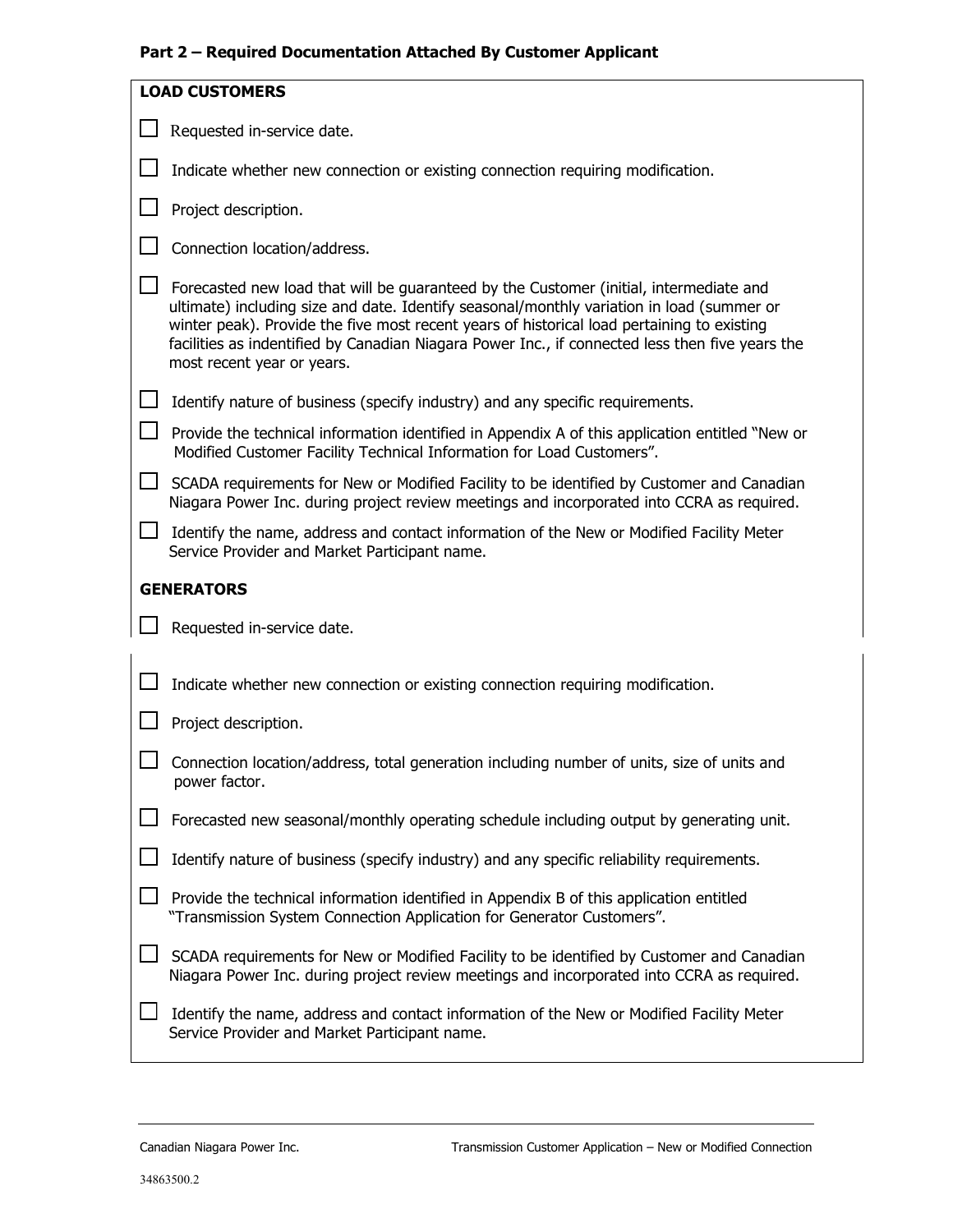### **Part 3 – Certification**

| The undersigned hereby declares that the information contained in and submitted in support of<br>this document is, to the best of the connection applicant's knowledge, complete and accurate. |       |  |
|------------------------------------------------------------------------------------------------------------------------------------------------------------------------------------------------|-------|--|
| Name                                                                                                                                                                                           | Title |  |
| Signature                                                                                                                                                                                      | Date  |  |

## **Part 4 – Permission**

| The undersigned hereby authorizes Canadian Niagara Power Inc. to receive from the IESO, if<br>required, copies of any connection assessments and/or facility registration or related documents<br>associated with the request in this application for new, modified or replacement connection<br>facilities. |       |  |  |
|--------------------------------------------------------------------------------------------------------------------------------------------------------------------------------------------------------------------------------------------------------------------------------------------------------------|-------|--|--|
| Name                                                                                                                                                                                                                                                                                                         | Title |  |  |
| Signature                                                                                                                                                                                                                                                                                                    | Date  |  |  |

# **Part 5 – For Canadian Niagara Power Inc. Use Only**

| Date of Request(s) for Additional Information:         |  |
|--------------------------------------------------------|--|
| Date Requested: _________________________              |  |
|                                                        |  |
| Application Completion Date: _________________________ |  |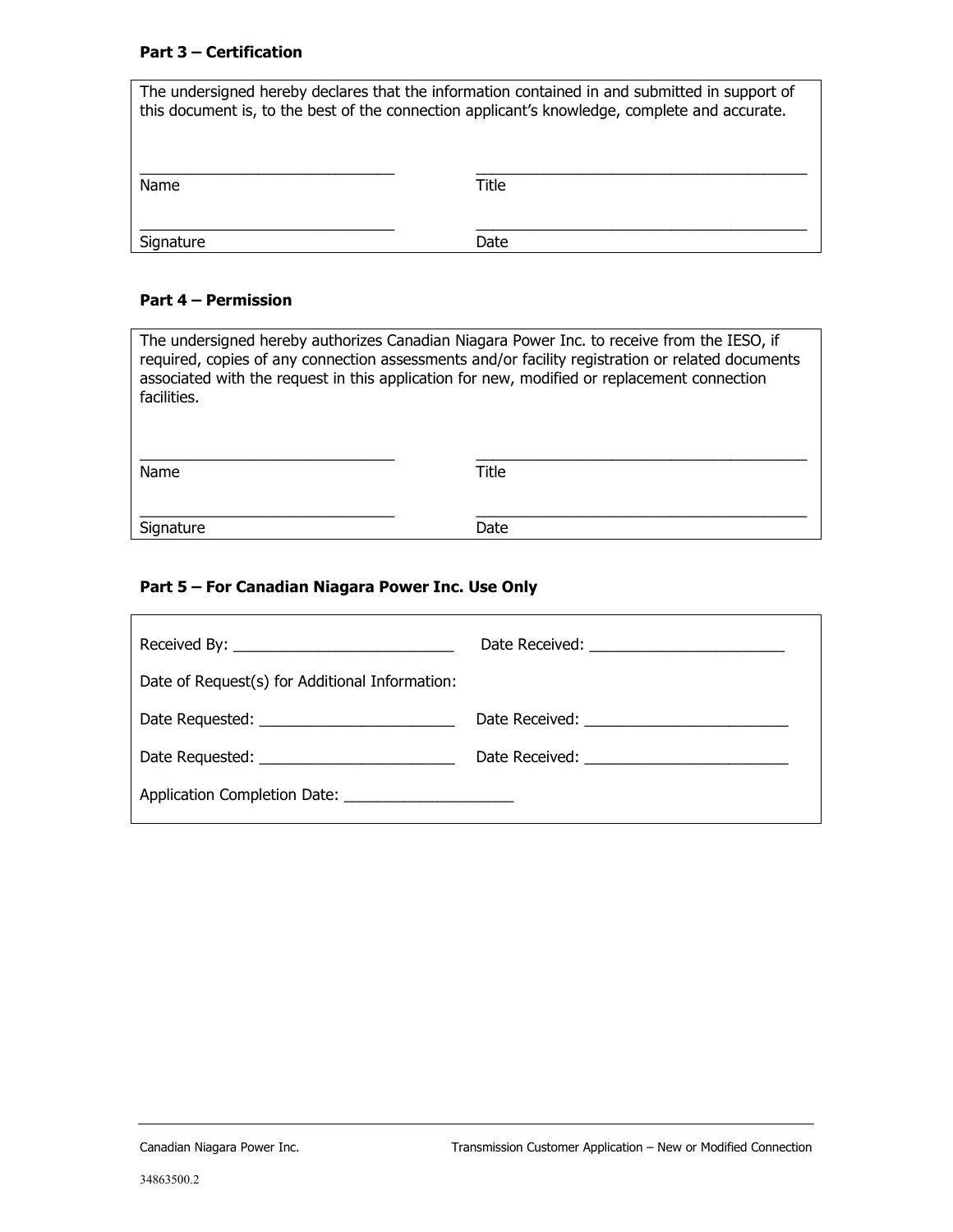#### **APPENDIX A**

#### **"New or Modified Customer Facility Technical Information for Load Customers"**

Canadian Niagara Power Inc. requires the following completed IESO connection assessment and facility registration documentation:

- $\Box$  System Impact Assessment Application for Load Customers
	- o Attached
	- o To be provided by: \_\_\_\_\_\_\_\_\_\_\_\_\_\_\_\_\_\_\_\_\_\_\_\_\_
- □ Final System Impact Assessment Report for Load Customers
	- o Attached
	- o To be provided by: \_\_\_\_\_\_\_\_\_\_\_\_\_\_\_\_\_\_\_\_\_\_\_\_\_
- $\Box$  Feasibility Study Application for Load Customers
	- o Attached
	- o To be provided by: \_\_\_\_\_\_\_\_\_\_\_\_\_\_\_\_\_\_\_\_\_\_\_\_\_
- $\Box$  Final Feasibility Study Report
	- o Attached
	- o To be provided by: \_\_\_\_\_\_\_\_\_\_\_\_\_\_\_\_\_\_\_\_\_\_\_\_\_

In addition, to the extent not included in the IESO-related documentation listed above, Canadian Niagara Power Inc. requires the following information:

- $\Box$  Single line diagram illustrating all protection schemes, 3 wire and/or DC elementary wiring drawings may be required.
	- o Attached
	- o To be provided by: \_\_\_\_\_\_\_\_\_\_\_\_\_\_\_\_\_\_\_\_\_\_\_\_\_
- $\Box$  Power transformer nameplate data.
	- o Attached
	- $\circ$  To be provided by:
- $\Box$  Relay settings & verification tests.
	- o Attached
	- o To be provided by: \_\_\_\_\_\_\_\_\_\_\_\_\_\_\_\_\_\_\_\_\_\_\_\_\_
- $\Box$  High voltage equipment operating & protection philosophy that is impactive on the transmission system.
	- o Attached
	- o To be provided by: \_\_\_\_\_\_\_\_\_\_\_\_\_\_\_\_\_\_\_\_\_\_\_\_\_
- $\Box$  Tripping Matrix as per required code.
	- o Attached
	- o To be provided by: \_\_\_\_\_\_\_\_\_\_\_\_\_\_\_\_\_\_\_\_\_\_\_\_\_

### **APPENDIX B**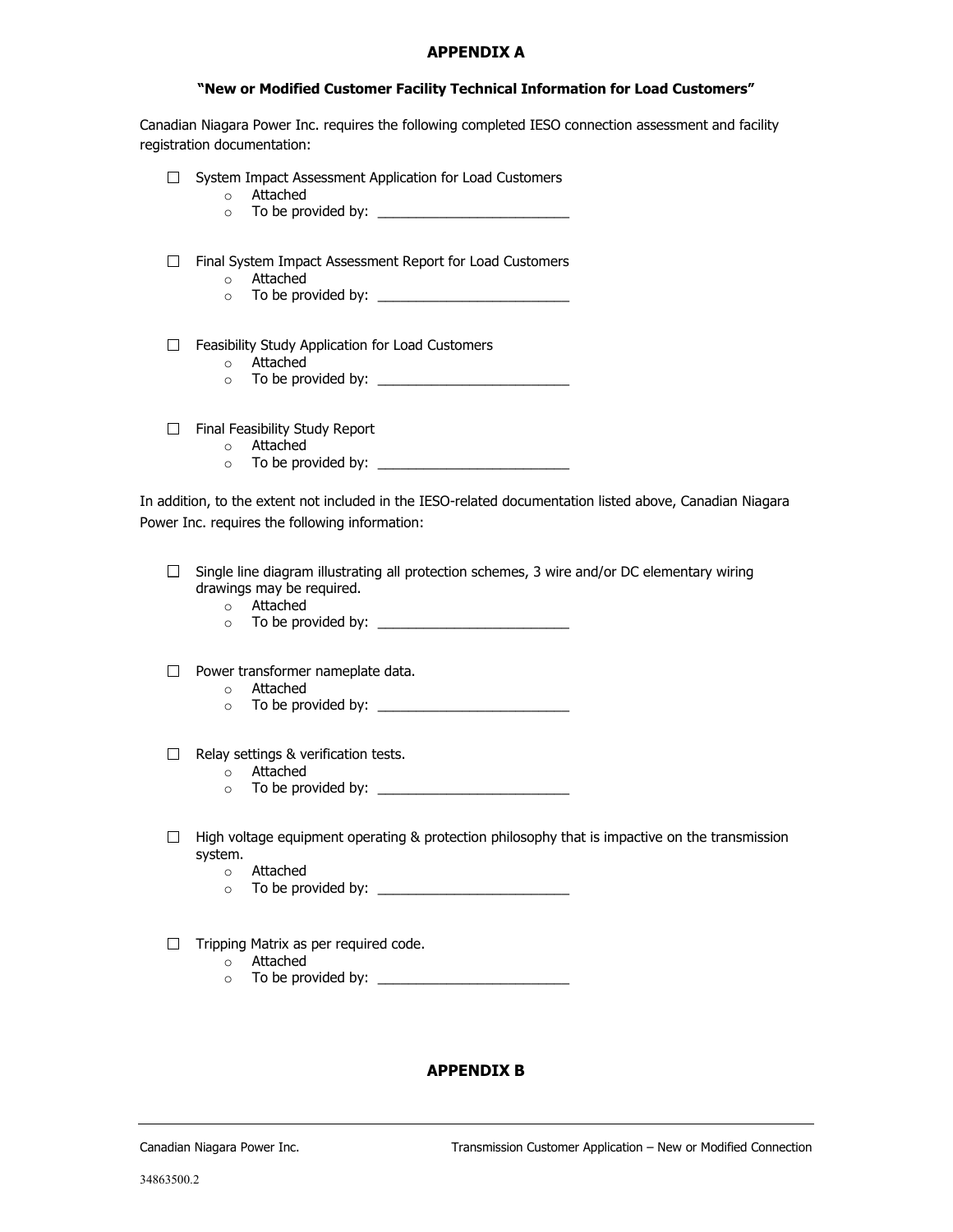### **GENERATOR CONNECTION REVIEW FORM**

|                                                                                                                                                                                                                                                | Given below is typical information required from Generators for the initial meeting with Canadian Niagara Power Inc.                                                                                                                |                                                                                   |  |
|------------------------------------------------------------------------------------------------------------------------------------------------------------------------------------------------------------------------------------------------|-------------------------------------------------------------------------------------------------------------------------------------------------------------------------------------------------------------------------------------|-----------------------------------------------------------------------------------|--|
| Date: the control of the control of the control of the control of the control of the control of the control of the control of the control of the control of the control of the control of the control of the control of the co<br>(dd/mm/yyyy) |                                                                                                                                                                                                                                     |                                                                                   |  |
|                                                                                                                                                                                                                                                | 1. Project Name: <b>All Accords</b> 2008 and 2008 and 2008 and 2008 and 2008 and 2008 and 2008 and 2008 and 2008 and 2008 and 2008 and 2008 and 2008 and 2008 and 2008 and 2008 and 2008 and 2008 and 2008 and 2008 and 2008 and 20 |                                                                                   |  |
|                                                                                                                                                                                                                                                | 2. Project Dates: Proposed Start of Construction: _____________(dd/mm/yyyy)<br>Proposed In-Service:                                                                                                                                 | $\frac{1}{\sqrt{1-\frac{1}{2}}\left(\frac{1}{2}-\frac{1}{2}\right)}$ (dd/mm/yyyy) |  |
| 3. Project Size:                                                                                                                                                                                                                               | Number of Units<br>Rating of Each Unit<br>Number of Phases (one or three) ____________<br>Proposed Total Capacity <b>Proposed Total Capacity</b><br>Proposed Total Capacity, Future ________________ kW                             | $\overline{\phantom{a}}$ kW<br>kW                                                 |  |
|                                                                                                                                                                                                                                                |                                                                                                                                                                                                                                     |                                                                                   |  |
| 5. Project Developer:<br>Contact:                                                                                                                                                                                                              | 6. Project Owner (if not the same as Project Developer):                                                                                                                                                                            |                                                                                   |  |
|                                                                                                                                                                                                                                                | 7. Engineering Consultant (Electrical):                                                                                                                                                                                             |                                                                                   |  |
| 8. Project Type:                                                                                                                                                                                                                               |                                                                                                                                                                                                                                     |                                                                                   |  |
|                                                                                                                                                                                                                                                | Wind Turbine $\Box$ Hydraulic Turbine $\Box$ Steam Turbine $\Box$ Gas Turbine                                                                                                                                                       |                                                                                   |  |
| Diesel Engine Solar                                                                                                                                                                                                                            | $\Box$ Fuel Cell                                                                                                                                                                                                                    | $\Box$ Biomass                                                                    |  |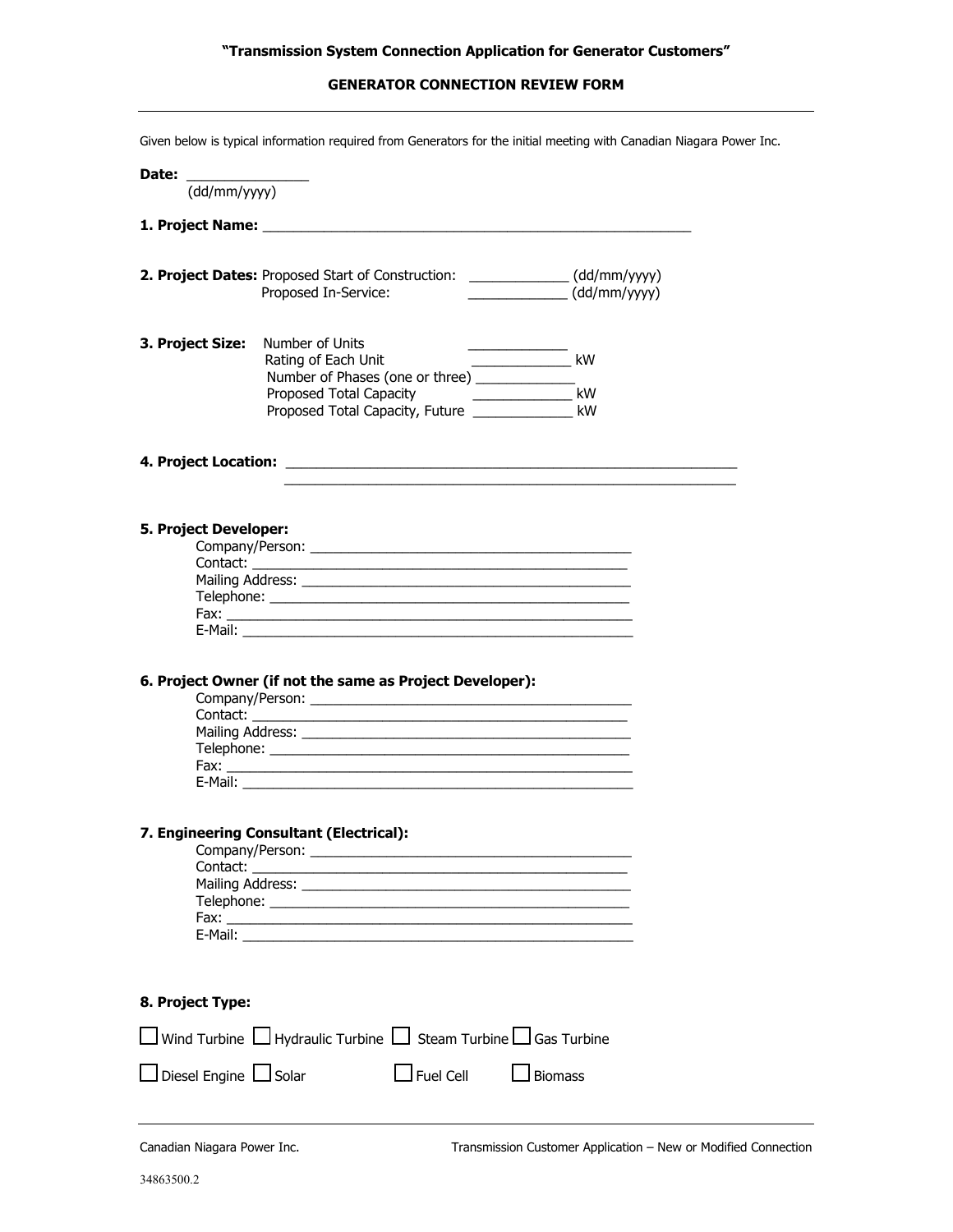| Co-generation / CHP (Combined Heat and Power)                                                                                                                                                                                                                                                             |
|-----------------------------------------------------------------------------------------------------------------------------------------------------------------------------------------------------------------------------------------------------------------------------------------------------------|
|                                                                                                                                                                                                                                                                                                           |
| 9. Generator Voltage and Type:                                                                                                                                                                                                                                                                            |
| A. Generator Voltage: __________________________ Volts                                                                                                                                                                                                                                                    |
| $\Box$ AC<br>$\Box$ DC                                                                                                                                                                                                                                                                                    |
| B. Type: Rotating Generators                                                                                                                                                                                                                                                                              |
| $\Box$ Synchronous $\Box$ Induction                                                                                                                                                                                                                                                                       |
|                                                                                                                                                                                                                                                                                                           |
| C. Non-rotating DC Generation                                                                                                                                                                                                                                                                             |
| $\Box$ DC Source – Photovoltaic Arrays $\Box$ DC Source – Fuel Cells $\Box$ DC Source – Batteries                                                                                                                                                                                                         |
|                                                                                                                                                                                                                                                                                                           |
| 10. Proposed Step-Up Interface Transformer Connection<br>(delta, wye - solid grounded, wye - impedance grounded etc.)                                                                                                                                                                                     |
| $\bullet$                                                                                                                                                                                                                                                                                                 |
| The connection of the windings should also be indicated in the Single Line Diagram (SLD).<br>In this document:<br>* 'High Voltage' refers to the connection voltage to Canadian Niagara Power Inc.'s transmission system.<br>** 'Low Voltage' refers to the generation or any other intermediate voltage. |
| 11. Location Map and Connection Voltage to CNP System                                                                                                                                                                                                                                                     |
| Provide Site Location Map with suitable details of generation facility, line routing and<br>$\bullet$<br>proposed connections to Canadian Niagara Power facilities.                                                                                                                                       |
|                                                                                                                                                                                                                                                                                                           |
| 12. Single Line Diagram (SLD)                                                                                                                                                                                                                                                                             |
| Provide SLD of Generator facility showing the interface point to Canadian Niagara Power<br>$\bullet$<br>Inc. system.                                                                                                                                                                                      |

The SLD should include the required disconnecting device and show various equipment VIZ. generators, high and low voltage switchgear, transformers, motors, protective relays / devices, instrument transformers (CTs and VTs), metering, synchronizing, etc.

Provide as much information as possible on the SLD.

#### **13. Operation, Generation and Load Information:**

• Mode of Operation: